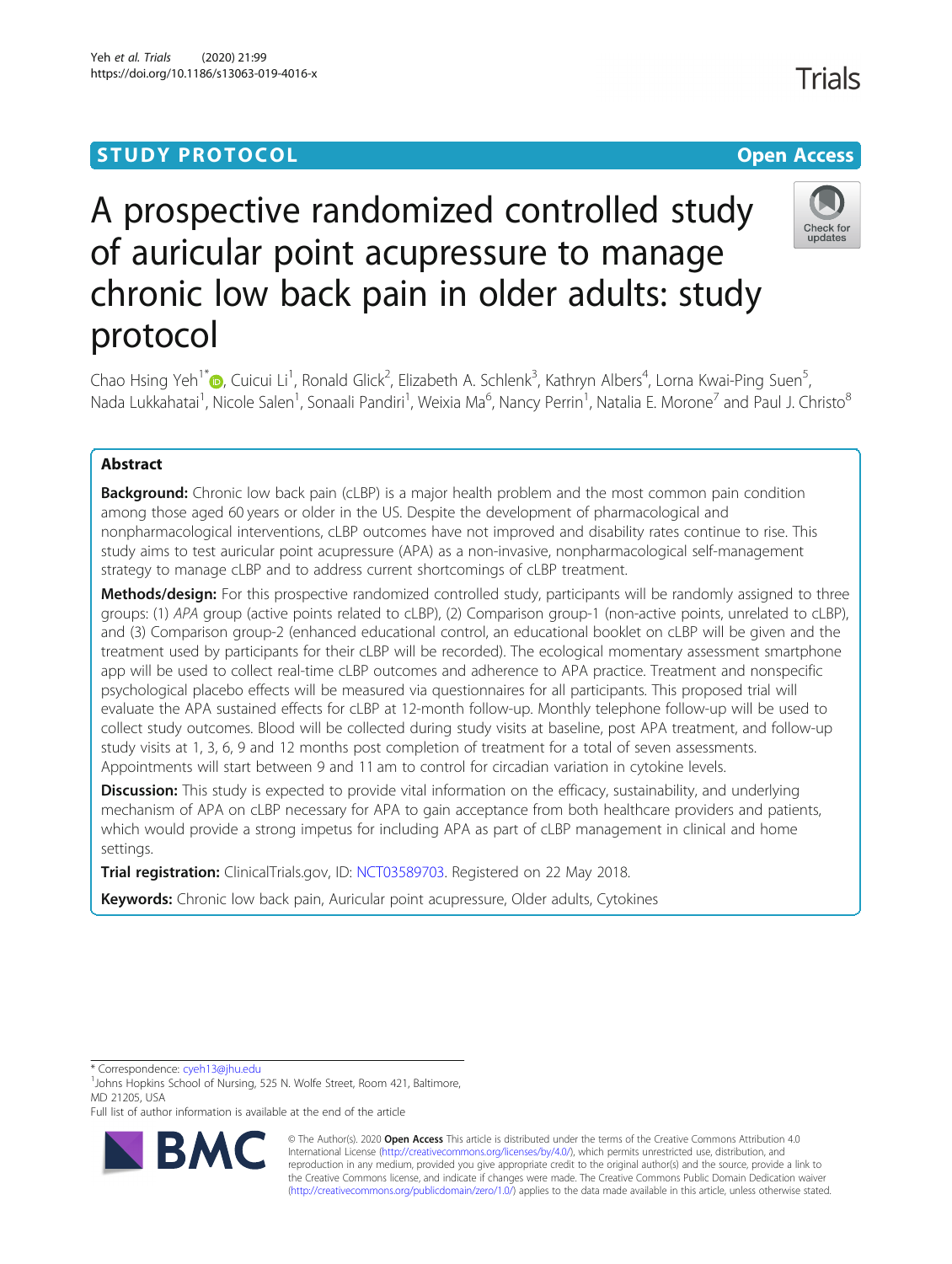## Background

Chronic low back pain (cLBP) is a major health problem and the most common pain condition among those aged 65 years or older in the United States (US) [[1\]](#page-8-0). Despite the development of pharmacological and nonpharmacological interventions, cLBP outcomes have not improved and disability rates continue to rise [[2\]](#page-8-0). Associated healthcare expenditure for cLBP is over US\$253 billion annually, owing to medical care and disability-related productivity loss and wages [\[3](#page-8-0)]. Compared to those in middle-age, older adults have a higher prevalence of cLBP, with longer symptom duration, greater associated disability and depression  $[1, 4]$  $[1, 4]$  $[1, 4]$  $[1, 4]$  $[1, 4]$ , and multiple medical conditions that require multiple medications.

Pharmacotherapy is the predominant treatment for chronic pain in current US medical practice for older adults. Since the 1980s, the prescription of opioids to treat chronic pain in the US has dramatically increased [[5,](#page-8-0) [6\]](#page-8-0). Compared to younger adults, older adults account for a five-time increase in hospitalizations for opioid abuse [\[7](#page-8-0)]. This explosive increase in opioid use for chronic pain not only comes with significant risk, including misuse, overdose, and addiction [[8\]](#page-8-0), but also brings adverse side effects such as constipation, nausea, and somnolence [\[9](#page-8-0)–[11\]](#page-8-0), opioid-induced hyperalgesia [[12,](#page-8-0) [13](#page-8-0)], and cognitive dysfunction [[14](#page-8-0), [15](#page-8-0)], Non-opioid pharmacotherapy is also associated with a variety of adverse side effects, such as drowsiness, constipation, dry mouth, gastrointestinal bleeding, liver and kidney toxicity, and addiction [\[16](#page-8-0), [17\]](#page-8-0). Clearly, additional scalable, safe pain management approaches must be developed to provide patients with reliable, low-cost pain relief without new side effects, prolonged treatment, or frequent visits to healthcare providers.

We will test auricular point acupressure (APA) as a non-invasive, nonpharmacological self-management strategy to manage cLBP and to address current shortcomings of cLBP treatment. APA is derived from auricular acupuncture, which is an invasive (use of needles)

and passive treatment (administered by a licensed practitioner). The therapeutic benefits of auricular acupuncture on pain have been recognized by the World Health Organization (WHO) [[18](#page-8-0)]. In 1990, the WHO established a standardized, internationally accepted nomenclature of ear points and their locations [\[18](#page-8-0)]. Dissemination of auricular acupuncture is limited by the invasive acupuncture procedure with needles and by the few and small sample sizes of randomized clinical trials.

Theoretical framework (Fig. 1). Grounded in the biopsychosocial model of pain [[19](#page-8-0)–[21](#page-9-0)], this study framework posits that the effects of APA on clinical, psychological, and behavioral outcomes for cLBP are mediated by inflammatory biomarkers and moderated by demographics, comorbid conditions (smoking status, obesity, and widespread pain symptoms) [\[22\]](#page-9-0), and nonspecific psychological placebo effects (e.g., treatment beliefs [\[23](#page-9-0)–[26\]](#page-9-0), expectations [\[27](#page-9-0), [28](#page-9-0)], and patient-provider relationships [\[29\]](#page-9-0)). Evidence suggests that pain, anxiety  $[30, 31]$  $[30, 31]$  $[30, 31]$  $[30, 31]$ , depression  $[30, 32-35]$  $[30, 32-35]$  $[30, 32-35]$  $[30, 32-35]$  $[30, 32-35]$  $[30, 32-35]$ , catastrophizing  $[34, 36-40]$  $[34, 36-40]$  $[34, 36-40]$  $[34, 36-40]$  $[34, 36-40]$ , and sleep  $[41]$  are interrelated, and that catastrophizing and fear-avoidance [\[36](#page-9-0), [42](#page-9-0)–[44](#page-9-0)] are highly associated with cLBP. A better understanding of these factors is critical to the development of more personalized and ultimately more effective approaches to managing cLBP. The National Institutes of Health Pain Consortium Research Task Force (NIH-Pain-RTF) has proposed a set of research standards to advance research on cLBP [\[22\]](#page-9-0) to which this study will adhere. The primary outcomes involve the personal impact of cLBP (i.e., pain intensity, pain interference, and physical function). The secondary outcomes are analgesic use, anxiety, depression, fear avoidance, catastrophizing, sleep,, health-related quality of life (HRQoL), and treatment satisfaction. Comorbid conditions comprise smoking, obesity, and widespread pain symptoms [\[22](#page-9-0)]. Relevant biological variables comprise age, gender, and Body Mass Index (BMI). Other demographics include ethnicity and marital status. Nonspecific psychological placebo factors include treatment belief, treatment expectation, and patient-provider relationships.

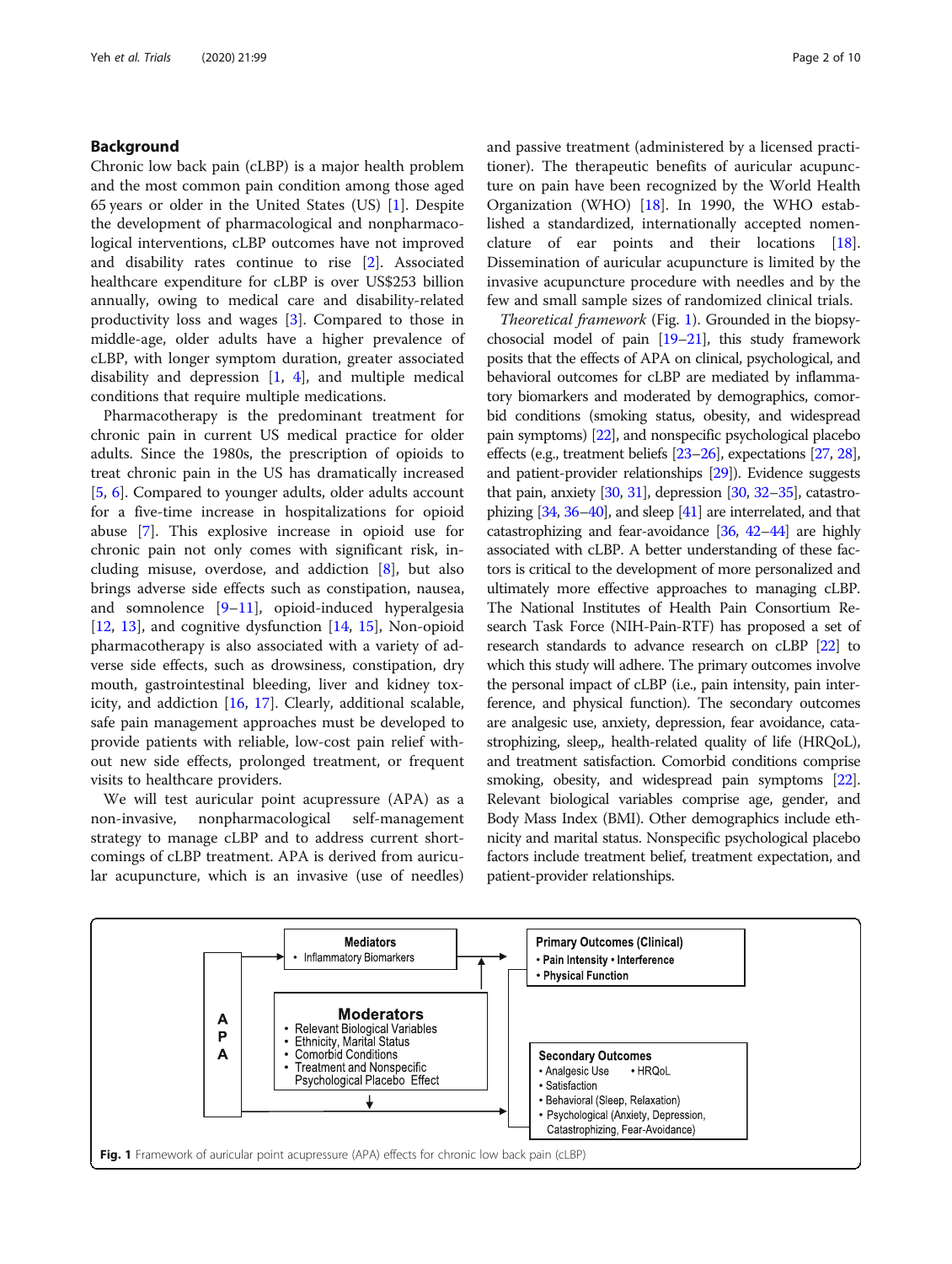## Methods/design

## Specific aims

Our specific aims are to (1) determine the efficacy of APA for relieving cLBP at 1 month after completion of APA (primary endpoint) and explore monthly follow-up to 12 months to assess sustained effects of APA; (2) determine the effects of APA on inflammatory signaling in cLBP; and (3) examine the relationships among potential mediators and moderators that may influence the beneficial effects of APA on cLBP.

## Design

For this prospective randomized controlled study, participants will be randomly assigned into three groups: (1) APA group (active points related to cLBP), (2) Comparison group (CG)-1 (non-active points, unrelated to cLBP), and (3) CG-2 (enhanced educational control, an educational booklet on cLBP will be given and the treatment used by participants for their cLBP will be recorded) (Fig. 2). Participants enrolled in CG-2 will be rerandomized into the APA group and CG-1 after 3 month follow-up assessment. For participants in the APA group or CG-1, blood will be collected during office visits at baseline, post APA treatment, and follow-up study visits at 1, 3, 6, 9 and 12 months post completion of treatment for a total of seven assessments (Fig. 2). For participants in CG-2, blood will be collected during study visits at baseline, post APA treatment, 1-month follow-up visit, as well as visits after re-randomization (i.e., baseline, post APA treatment, and follow-up offices visits at 1, 3, 6, 9 and 12 months post completion of treatment, for a total of 10 assessments (Fig. [3\)](#page-3-0). The EMA (ecological momentary assessment) smartphone app will be used to collect real-time cLBP outcomes and adherence to APA practice. Treatment and nonspecific psychological placebo effects will be measured via questionnaires for all participants. Appointments will take place during the same time of day for each office visit to control for circadian variation in cytokine levels [\[45](#page-9-0), [46](#page-9-0)]. All techniques have been established in our feasibility trial [[47](#page-9-0), [48\]](#page-9-0). Participants in CG-1will have the opportunity to receive APA after completion of the study assessment.

#### Recruitment

Participants will be recruited through outpatient clinics at Johns Hopkins Hospital (JHH, including Johns Hopkins Pain Treatment Center, Johns Hopkins Community Physicians, Geriatric Medicine and General Internal Medicine Outpatient Clinics), the Community Engagement Program, social media (e.g., Craigslist), and the ClinicalTrials.gov website. We will use the registry of the Healthy Aging Studies Unit (the National Institute on Aging-funded Johns Hopkins Older Americans Independence Center Clinical Translation and Recruitment Core). The consent will be obtained by trained study coordinators.

## Study site

The study will be conducted at the Wald Community Nursing Center, Baltimore, MD, USA. The clinic has consultation rooms where face-to-face interaction with patients can occur. The clinic is staffed by nurses, nursing assistants, and reception staff.

For the study population inclusion and exclusion criteria, see Table [1](#page-3-0).

## Sample size justification/study power

The primary outcomes are measured at 1-month post completion of treatment. In our pilot study (i.e., pain intensity, pain interference, and physical function) [[48\]](#page-9-0), Cohen's  $d$  (the effect sizes in terms of the standardized difference) ranged from 0.65 (physical function) to 1.28 (pain intensity) between the APA and the sham APA at 1 month after intervention. Our pilot sham group (CG-1, non-reactive points) should have similar or better outcomes than CG-2 (enhanced usual care). We assume that APA can sustain 90% effects at 12 months, the smallest effect size of physical function (0.65) would be 0.585 at 1-year follow-up. With a statistical power of 0.90 and an alpha level of 0.05, 63 participants per group are needed to detect significant differences between the APA group and either CG-1 or CG-2 using a repeated measures generalized linear model. We anticipate that approximately 30% of the enrolled participants will be lost to followup. Therefore, we will enroll 270 participants (90 per

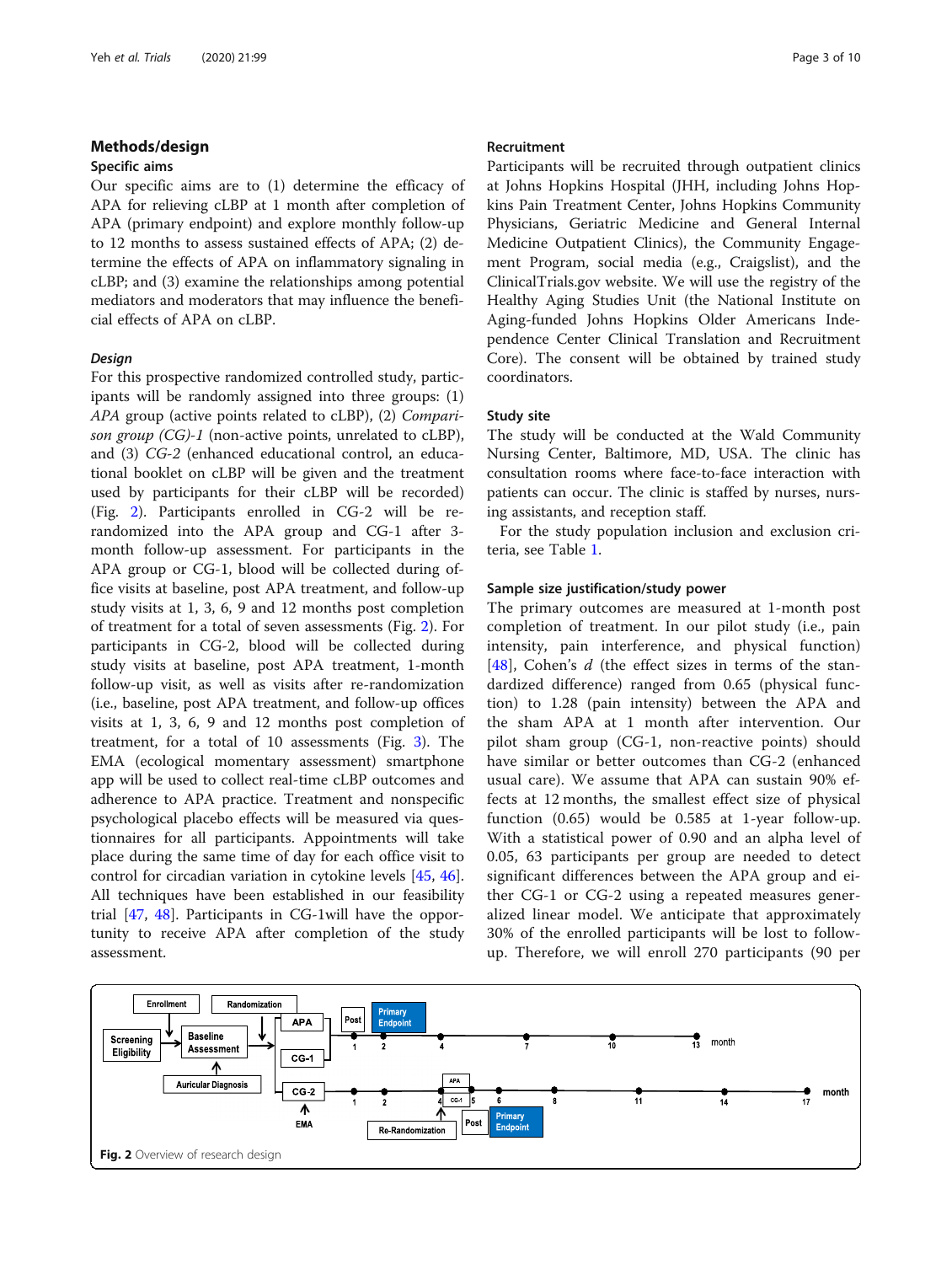<span id="page-3-0"></span>

|                            |                | <b>STUDY PERIOD</b>            |                               |                   |                  |                  |                      |                               |  |
|----------------------------|----------------|--------------------------------|-------------------------------|-------------------|------------------|------------------|----------------------|-------------------------------|--|
|                            | Enrolment      | Intervention<br>Post Follow-up |                               |                   |                  |                  | Close-out            |                               |  |
| <b>TIMEPOINT**</b>         | T <sub>1</sub> | (4 weeks)                      | T <sub>2</sub><br>$(1-Month)$ | T3<br>$(3-Month)$ | T4<br>(6-Months) | T5<br>(9-Months) | T6<br>$(12$ -Months) | T <sub>7</sub><br>(12-Months) |  |
| <b>ENROLMENT:</b>          |                |                                |                               |                   |                  |                  |                      |                               |  |
| <b>Eligibility screen</b>  | X              |                                |                               |                   |                  |                  |                      |                               |  |
| Informed consent           | X              |                                |                               |                   |                  |                  |                      |                               |  |
| [List other<br>procedures] | X              |                                |                               |                   |                  |                  |                      |                               |  |
| Allocation                 | X              |                                |                               |                   |                  |                  |                      |                               |  |
| <b>INTERVENTIONS:</b>      |                |                                |                               |                   |                  |                  |                      |                               |  |
| Intervention               |                | X                              |                               |                   |                  |                  |                      |                               |  |
| Placebo                    |                | X                              |                               |                   |                  |                  |                      |                               |  |
| <b>Education Control</b>   |                | X                              |                               |                   |                  |                  |                      |                               |  |
| <b>ASSESSMENTS:</b>        |                |                                |                               |                   |                  |                  |                      |                               |  |
| Self-reported Survey*      | Х              |                                | Х                             | X                 | Х                | X                | X                    | Х                             |  |
| <b>Blood Draw</b>          | X              |                                | X                             | X                 | X                | X                | X                    | X                             |  |
| EMA                        |                | X                              |                               |                   |                  |                  |                      |                               |  |

group). Due to the high prevalence of cLBP and our estimate of potential participants, we are confident to achieve this new sample size target of 270.

## Intervention: APA treatment protocol

The APA protocol follows the International Standards for Reporting Interventions in Clinical Trials of Acupuncture (STRICTA) guidelines [[49\]](#page-9-0). For the APA group, ear points that will receive acupressure are within the two zones for cLBP located on the front and back of the ear and three points known for alleviating stress and pain (i.e., shenmen, sympathetic, and nervous subcortex). After the point is located, the interventionist will clean the outer ear, including the ear lobe, with 75% alcohol, then place pieces of pre-prepared tape with acupressure seeds on the participant's ear. Points on both ears will be identified and used for treatment in the proposed study. This procedure will take 5–10 min. Participants will rest quietly in comfortable chairs during the process. To avoid bias, the interventionist will adhere to a scripted speech while interacting with participants. Participants will be instructed to contact the study center immediately if any of the

| Table 1 Study population inclusion and exclusion criteria |  |  |  |  |  |
|-----------------------------------------------------------|--|--|--|--|--|
|-----------------------------------------------------------|--|--|--|--|--|

| Inclusion criteria                                                                                                                                                                                                                                                                                                                                                                                                                                                                                                                                      | Exclusion criteria                                                                                                                                                                                                                                                                                                                                                                                                                                                                                                                                                                                                                                                                                                                                                                                                                                                                                          |
|---------------------------------------------------------------------------------------------------------------------------------------------------------------------------------------------------------------------------------------------------------------------------------------------------------------------------------------------------------------------------------------------------------------------------------------------------------------------------------------------------------------------------------------------------------|-------------------------------------------------------------------------------------------------------------------------------------------------------------------------------------------------------------------------------------------------------------------------------------------------------------------------------------------------------------------------------------------------------------------------------------------------------------------------------------------------------------------------------------------------------------------------------------------------------------------------------------------------------------------------------------------------------------------------------------------------------------------------------------------------------------------------------------------------------------------------------------------------------------|
| • Age 60 years or older<br>• Able to read and write English<br>• cLBP that has persisted for at least 3 months and causes pain on<br>at least half of the days for the previous 6 months [22]<br>• Average intensity of pain $\geq 4$ on an 11-point numerical pain scale<br>in the previous week<br>• Have intact cognition (Mini-mental State Examination, MMSE<br>score $> 24$ )<br>• Willing to commit to 4-weekly study visits and up to 12-months'<br>follow-up<br>• Able to apply pressure to the acupressure seeds using tapes on<br>their ears | • Malignant or autoimmune diseases (e.g., rheumatoid arthritis)<br>• Known acute compression fractures caused by osteoporosis, spinal stenosis,<br>spondylolysis, or spondylolisthesis because these conditions may confound<br>treatment effects or the interpretation of results<br>· Sciatica with leg pain greater than back pain<br>• Allergy to the tape used<br>• Use of some types of hearing aids (size may obstruct the placement of the<br>acupressure seeds)<br>• Pain in other parts of the body that is more severe than the cLBP and which<br>occurs daily or almost every day with at least moderate intensity or acute pain;<br>neurological disorders that could interfere with pain reporting or confound<br>performance on the other outcomes, cerebral tumor, Alzheimer's disease (or<br>other cognitive illnesses), prior stroke, or multiple sclerosis<br>cLBP chronic low back pain |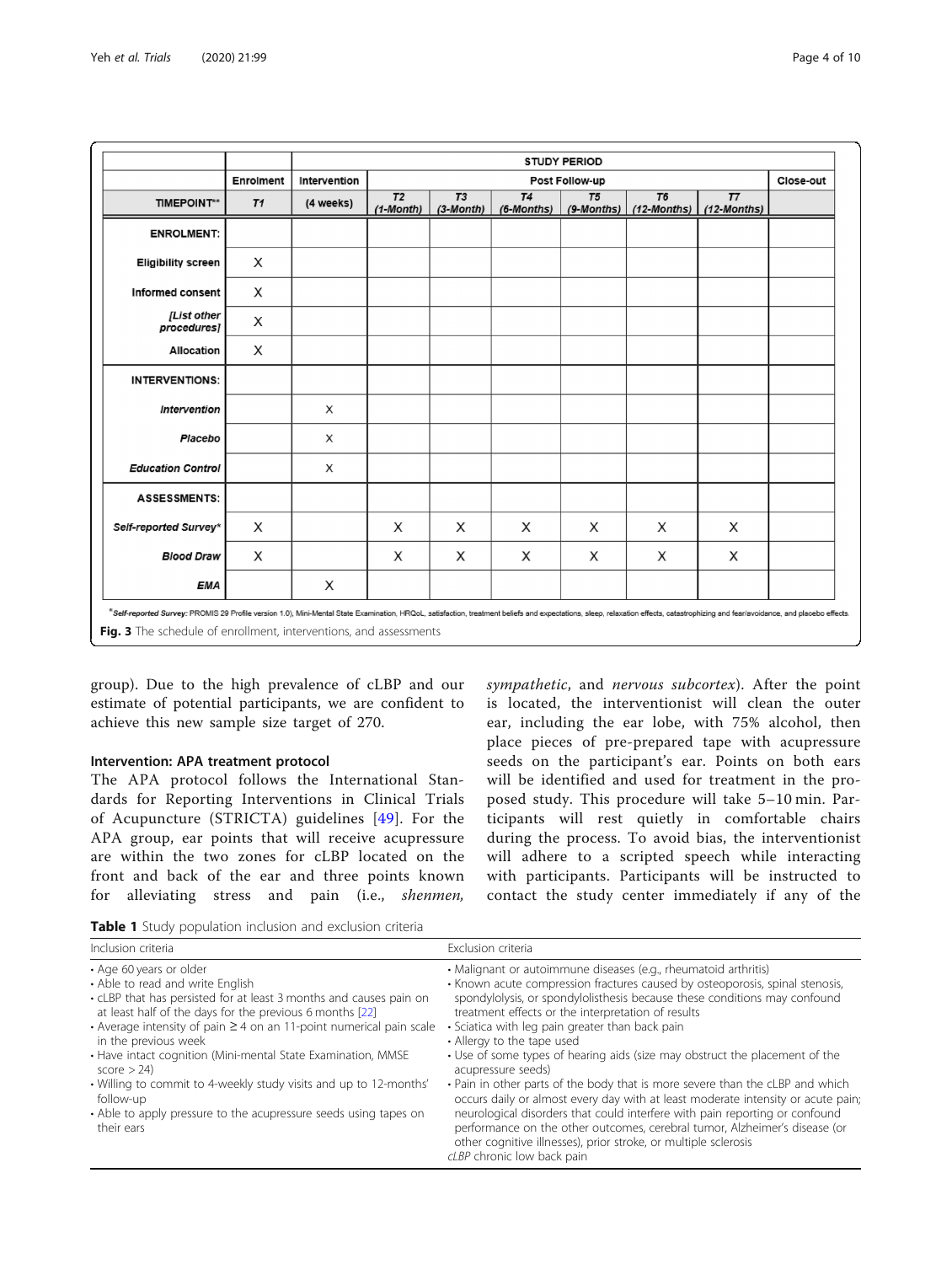## <span id="page-4-0"></span>Table 2 Summary of study measures

| Construct                                       | Specific measure                                                       | # Items        | Reliability and validity | Timing       |
|-------------------------------------------------|------------------------------------------------------------------------|----------------|--------------------------|--------------|
| Screening                                       |                                                                        |                |                          |              |
|                                                 | Mini-Mental State Examination                                          |                | Good [50]                | $\mathbf b$  |
|                                                 | Primary outcomes: pain intensity, pain interference, physical function |                |                          |              |
|                                                 | minimal data set                                                       | 4              | Good [22]                | a, b         |
| Secondary outcomes                              |                                                                        |                |                          |              |
| Analgesic use                                   | Ouantification Score Version III                                       |                | Objective [51]           | a, b         |
| <b>HRQoL</b>                                    | Health-related quality of life                                         | 36             | <b>High [52]</b>         | $\mathsf b$  |
| Satisfaction                                    | Treatment satisfaction                                                 | 12             | Good [47, 48]            | 4 weeks only |
| Psychological                                   |                                                                        |                |                          |              |
| Anxiety, depression                             | Minimal data set                                                       | 8              | Good [22]                | $\mathbf b$  |
| Fear/avoidance                                  | Fear Avoidance Beliefs                                                 | 16             | Good [53]                | b            |
| Catastrophizing                                 | Pain Catastrophizing Scale                                             | 13             | Good [54]                | b            |
| Behavioral                                      |                                                                        |                |                          |              |
| Sleep                                           | Minimal data set                                                       |                | Good [22]                |              |
| Relaxation                                      | Relaxation response                                                    |                | Pilot study              | $\mathbf b$  |
| Moderating variables: comorbidity, demographics |                                                                        |                |                          |              |
|                                                 | minimal data set                                                       |                | Good [22]                | Baseline     |
| Nonspecific psychological placebo effects       |                                                                        |                |                          |              |
| Expectations, beliefs                           | Treatment expectation                                                  | 2              | Good [47, 48]            | Baseline     |
| Relationship                                    | Patient-provider relationship                                          | $\overline{7}$ | Good [55]                | b            |

<sup>a</sup>EMA, ecological momentary assessment; <sup>b</sup>Baseline, post completion of treatment, monthly follow-up for 3 months

pieces of tape fall off their ears for replacement or if adverse effects occur. From our pilot studies, we know that patients exhibit reduced cutaneous resistance for the low back zone [[47](#page-9-0), [48\]](#page-9-0). We have found that using three pieces of tape with two seeds each is needed to sufficiently cover the low back zone on the front and back of the ear.

## Dose of treatment

Participants assigned to the APA group and CG-1 will be instructed to evenly press the tape and seeds covering each ear point without rubbing (to avoid skin damage and infection at the acupuncture point) for 3 min per time, three times daily (9 min total), even if they do not experience pain. A 2-s pause occurs between two tape pressings. The optimal pressure is considered to have been achieved when the participants feel localized tingling or mild discomfort. The tape and seeds will remain on ear points for 5 days. Participants will be instructed to remove both at the end of the fifth day. The interventionist will demonstrate the pressing technique to the participants, instructing them to apply steady pressure on the taped seeds until either mild discomfort or tingling is felt. Subsequently, the participants will do the pressing themselves. Patients will be instructed to contact the study center immediately and return for reinspection, adjustment, and/or possible removal of the

tapes if any adverse effects happen. The participants will also be instructed to not introduce any new medications or treatments for their pain during the time that they are in the intervention phase of the study. Once the study intervention phase has finished, the participants will be allowed to seek new methods of pain management as needed.

## Frequency of treatment visits

The treatment duration will be 4 weeks with weekly cycles [\[48](#page-9-0)]. Each weekly cycle will include one office visit, 5 days of wearing the tape/seeds, and 2 days without, minimizing the risk of allergic reactions to the tape and allowing the ear points to recover and restore sensitivity prior to the next treatment. During each visit, the interventionist will place the tape/seeds on the ear points.

## Intervention procedure

After auricular diagnosis, the principal investigator (PI) will write a treatment prescription (ear points for seed placement) for each participant's APA in CG-1 by marking the points on each participant's ear photo. The prescriptions will be saved as digital files labeled with the participant ID number, and given to the project coordinator, who will, give them to the interventionists to direct the seed placement after randomization.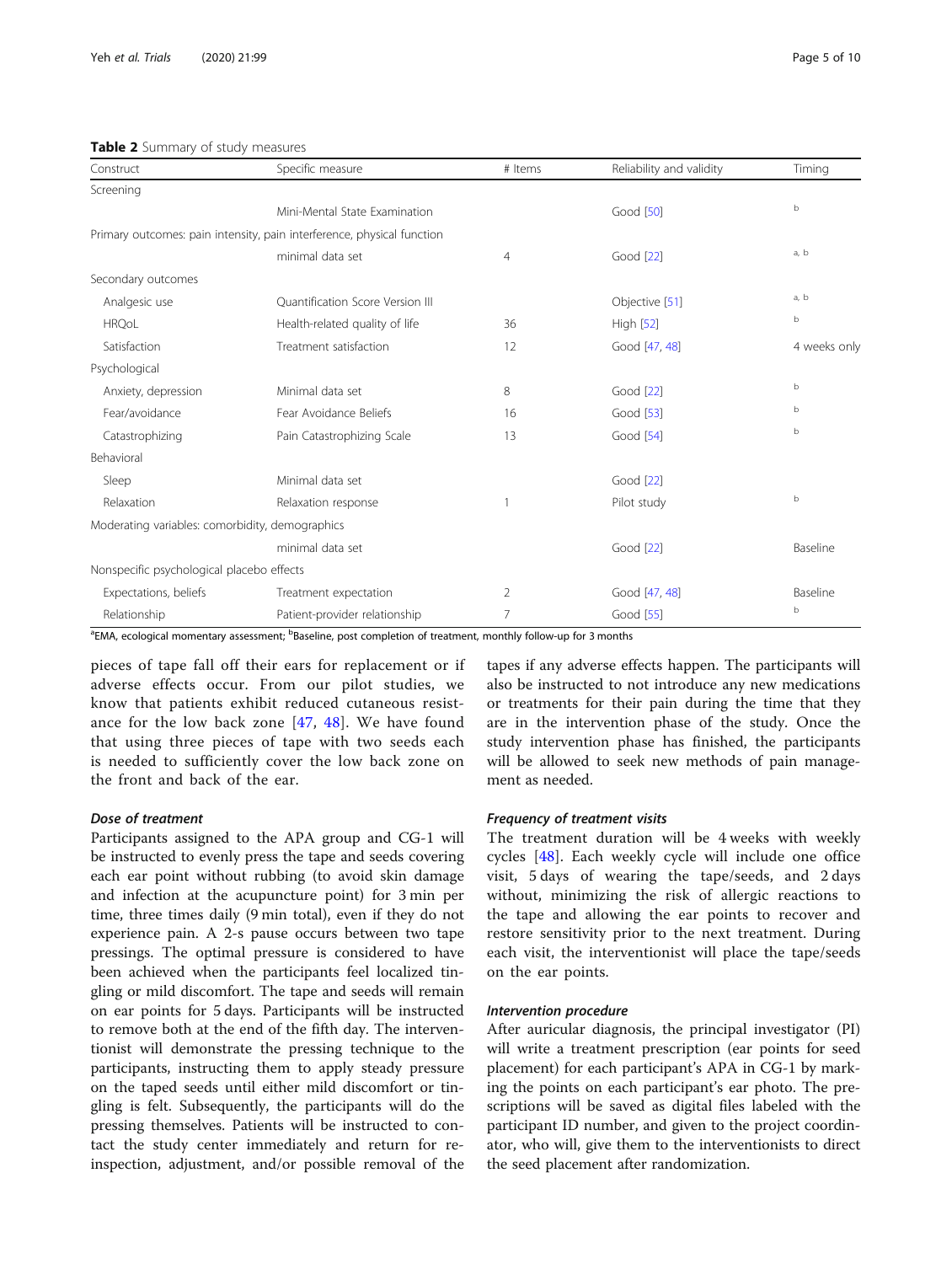## Comparison APA group (CG-1)

For the CG-1 group, the same procedure as for APA will be applied but the tapes/seeds will be placed on different points. Participants in the CG-1 will receive the APA on the five ear points, comprising mouth, stomach, duodenum, internal ear, and tonsil  $[47, 48]$  $[47, 48]$  $[47, 48]$  $[47, 48]$ . These points are chosen for the sham APA treatment for two reasons. First, they are distinct from the zones of the ear (and the points therein) associated with the lower back, and correspond to body regions in which the participant is usually pain-free. Second, they are equivalent in number to those points used in the APA treatment group. Dose of treatment, frequency of treatment visits and intervention procedure are the same as for the APA treatment group.

## Enhanced educational control group (CG-2)

The CG-2 is essential for controlling possible placebo APA treatment effects, time, and attention. Therefore, the CG-2 will serve as the control group for any improvement over time, with education and interaction with study staff. Participants in the enhanced educational control group will be given the cLBP educational booklet published by the National Institutes of Health ([https://www.niams.nih.gov/health-topics/back-pain\)](https://www.niams.nih.gov/health-topics/back-pain) and visit the office weekly for assessment (i.e., blood draws and questionnaires), which is the same schedule as that for the APA group and CG-1. Participants enrolled in CG-2 will be re-randomized into the APA group and CG-1 at 3-month follow-up.

#### Study measures

We will use the minimal data set to measure cLBP outcomes (PROMIS 29 Profile), which is recommended by NIH-Pain-RTF [[22\]](#page-9-0). Participants can complete the data set within 7–10 min [[22\]](#page-9-0). The Mini-mental State Examination [[50](#page-9-0)] will be used to screen for cognitive function. We will also include measures of HRQoL, satisfaction, treatment beliefs and expectations, sleep, relaxation effects, catastrophizing and fear/avoidance, and placebo effects (Table [2\)](#page-4-0). A paperless data-entry system, installed in iPads, will be used to allow data to be directly entered into the database.

#### EMA

The ecological momentary assessment (EMA) is a data collection method that is programmed in the smartphone app so that pain intensity data can be collected in real time. We have pilot-tested the smartphone app to collect data on participants' adherence to the APA treatment and real-time pain outcomes [\[56](#page-9-0), [57](#page-9-0)]. It was reported as easy to use and minimized recall bias [\[51](#page-9-0)]. Each participant will be provided with a smartphone and charger and instructed to use the EMA daily and charge the smartphone each evening.

Our EMA app [[56,](#page-9-0) [57](#page-9-0)] has been revised and customized to enhance user-friendliness, enlarged font-size screen, and adjust volume control to optimize use for older adults. The data collected through EMA will be used to calculate participants' (1) frequency and duration of APA practice and (2) medication use and clinical outcomes (i.e., pain intensity, pain interference, and physical function), each measured by one question. The EMA app includes two surveys addressing: (1) random EMA of the real-time outcomes (pain intensity, pain interference, and physical function) and (2) time-contingent EMA for the adherence of APA practice and analgesic use, which will be prompted according to the participant's schedule. The random EMA survey is programmed to deliver one random prompt per day during waking hours that are commensurate with each participant's schedule. The four items addressing momentary pain/function level can be completed within 1 min. Time-contingent EMA survey entries of APA practice and analgesic use will take under 2 min to complete. Adherence will be calculated by the proportion of EMA completed and proportion of days in which APA practice goals are met. EMA questions will be presented one at a time on the screen. Participants will respond to each question by using the touch screen to move the cursor forward and back and then exit the questionnaire. EMA data will automatically upload to the project website in real time via an economical cell phone carrier data plan, and it will be evaluated every 72 h to determine usage. The smartphones selected are designed to support the Android or iPhone operating system separately and feature a large, high-resolution, color, liquid-crystal display (LCD) touch screen and non-volatile memory to avoid data loss in the event the battery discharges. Participants who do not enter EMA data for more than 2 days will be contacted to determine the reason, will be assisted in resolving any problems, and will then be encouraged to resume EMA recording.

## Blood sample collection/testing for biomarkers

We will follow the protocol from our pilot studies for collecting and analyzing blood samples [[58,](#page-9-0) [59](#page-9-0)]. A 15 mL blood sample will be drawn at baseline, 4-weekly office visits during APA treatment, and follow-up at 1, 3, 6, 9, and 12 months post completion of APA (10 time points). Blood samples will be collected using standard phlebotomy procedures and processed immediately for serum collection (coagulation and serum separation by centrifugation). Serum will be stored at − 80 °C at the Johns Hopkins University (JHU) School of Nursing. All specimens will be multiplexed and duplicated in assays and analyzed using Bio-Plex Manager software in the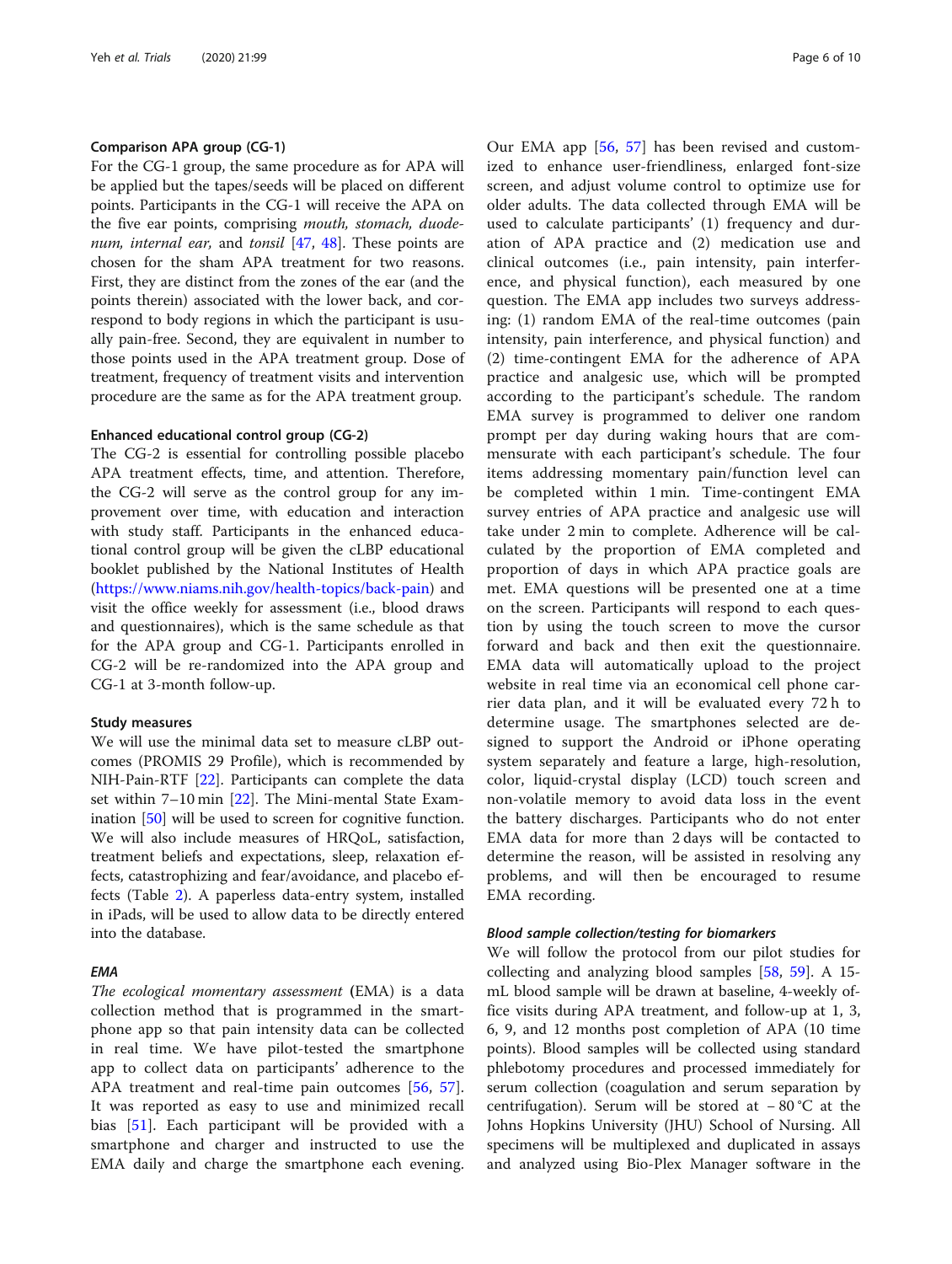Immune Monitoring Core at the Johns Hopkins Oncology Center, which has extensive expertise in multiplex assays. The serum levels of interleukin (IL)-1α, IL-1β, IL-2, IL-4, IL-6, IL-8, IL-10, IL-12, IL-13, IL-17, interferon (IFN)-γ, tumor necrosis factor (TNF)-α, calcitonin gene-related peptide (CGRP), and transforming growth factor (TGF)-β will be measured using a multiplex, bead-based immunofluorescence assay performed by a blinded technician (Luminex-200 system, Version IS, Luminex, Austin, TX, USA). A five-parameter regression formula will be used to calculate the sample concentrations from the standard curves. The quantification of biomarkers will be performed in duplicate to verify the results. These assays typically exhibit high precision and reproducibility (i.e., 84.5% sensitivity, 98% specificity; 92% of the patients in the active disease group correctly classified from a cross-validation serum set) [\[60](#page-9-0)].

#### Randomization

After baseline data have been collected, all eligible participants will be randomized into three groups. The randomization process will be performed by a systems analyst with the use of statistical software equipped with a random-number generator to create a list of group assignments before the study recruitment begins. This procedure will allow real-time randomization to occur immediately after baseline assessments. Randomization will occur in blocks of three or six, with assignments based on the specific number of expected eligible participants and divided equally between the three groups. The program locates the first unassigned record in the randomization list and assigns the participant to the group designated in that record. Participant identifier and date are written on the record.

#### Blinding

Participants cannot be masked to the enhanced educational group to which they have been allocated because of the nature of the intervention. Participants in the APA group and CG-1 will be blinded regarding group assignment and will be evaluated for the treatment allocation after the first APA treatment, not at the end of the completed treatments to avoid bias due to the perceived treatment effects based on intelligent guessing. The interventionists will be blinded because (1) two interventionists will be trained; one for the APA group and one for CG-1 and (2) fidelity testing regularly implemented. The PI and coinvestigators (Co-Is) will be blinded regarding group assignment and will not contact or interact with the participants during the intervention. The *data col*lector for outcome assessments will be blinded since there will be no seeds placed on the ears when the

data are collected. Data analysis personnel will be blinded because the information of the group assignment will be withheld and we will also use an independent statistician for analysis. Group allocation will be known by a minimum number of study personnel.

#### Fidelity of intervention

Fidelity of the interventionists will be assured and assessed by four methods: (1) Interventionists will demonstrate their proficiency with written and oral examinations and will be observed and mentored during training; (2) The interventionists will take photos of every participant's ear after the seeds have been placed and the photos will be sent to the PI for comparison to her treatment prescription to maintain at least 95% accuracy for the first 20 participants, and will then be randomly selected to check for accuracy monthly during the study. The inter-rater reliability (Kappa) of point identification accuracy between the PI and the interventionists will be established. If Kappa scores are less than 0.8, further training will occur; (3) The PI will develop a schedule of random visits with interventionists to observe their adherence to protocol in real-time; and (4) To avoid any bias caused by the interventionists, they will be taught to adhere to a scripted speech during interaction with participants.

#### Data management

We will use a paperless data-entry system with password-protected access to allow data to be entered directly into the database. All measures for office visits will be in electronic form with customized data entry, and a direct data-entry system will be installed on iPads. Data will be collected during one-on-one sessions with participants, eliminating the need for and cost of double data entry using paper forms, and decreasing missing and incorrect data entries. All of the data and uploaded EMA data will be encrypted and stored in a Microsoft SQL server on the JHU project website with a date/time stamp. All participants will be assigned unique study identifiers that will appear on all data collection instruments, documents, and files used in statistical analysis and manuscript preparation. Personal information is needed for tracking informed consent, which will be stored separately from other data and accessible only to select team members. No participant's information will be released. Serum for biomarker analysis will be labeled with study ID and date of phlebotomy and kept at − 80 °C in a locked room.

## Treatment of missing data

With the use of direct data entry, we expect to minimize missing data. We will obtain reasons for study dropout so that we can assess the missing data mechanism. If the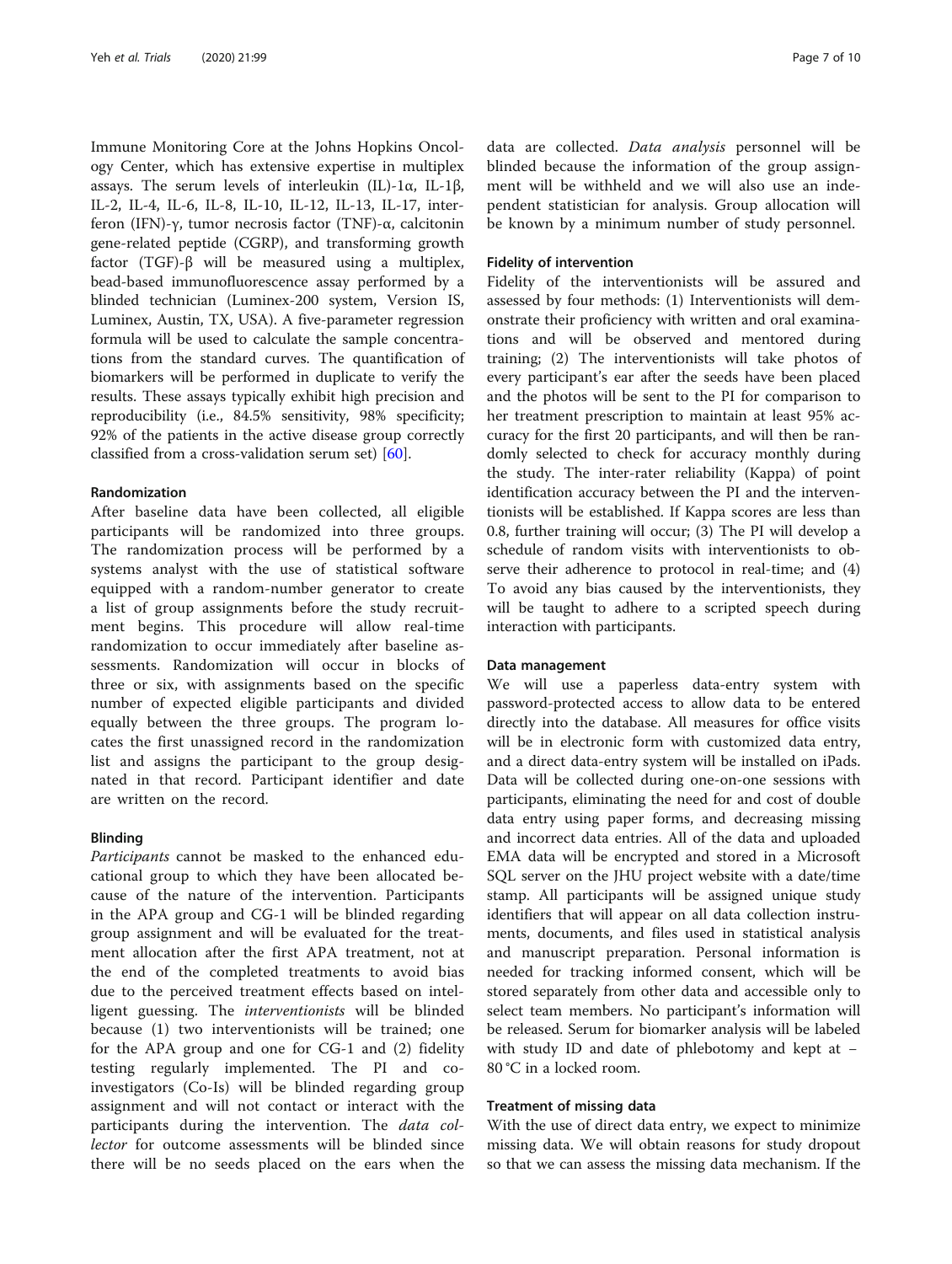assumption of missing at random (MAR) is reasonable, likelihood-based methods that ignore the response mechanism will be appropriate [\[61\]](#page-9-0). If the probability of missingness depends on the unobserved data even after the observed data are conditioned (i.e., non-ignorable missingness), we will consider both selection models and pattern-mixture models to guide our chosen model [\[61](#page-9-0)]. The effect of our assumptions on inferences regarding the missing mechanism will be assessed by using sensitivity analyses [\[62](#page-9-0)].

#### Data analysis plan

Data will be audited by an independent safety officer annually and analyzed in phases, with initial screening of data followed by primary analysis to address each research aim. The intent-to-treat approach, with inclusion of all participants randomly assigned to groups— regardless of adherence, treatment received, or withdrawal—will be used to address our specific aims [[63](#page-9-0)–[65\]](#page-9-0). Adherence to the assigned group will be monitored and examined in exploratory analyses. All statistical analyses will be preceded by detailed descriptive summaries. Violations of assumptions underlying planned methods will be checked, and appropriate data transformation will be performed, if needed. Data analyses will be conducted using Statistical Analysis System (Statistical Analysis System (SAS) Institute Inc., Cary, NC, USA).

In order to examine Aim 1 to determine the efficacy of APA for cLBP at 1 month post treatment, we will use a general linear mixed model (GLM) to construct a multilevel model for comparing the differences in the change in the outcomes from baseline to 1 month among the three groups. The group-by-time interaction is the main parameter of interest. For Aim 2 to evaluate the effect of APA on biomarkers, the analytical strategies for Specific Aim 1 will be used. Outcomes at 1 month post treatment will be examined using each biomarker individually and two latent variables with pre-defined biomarkers within the groups of pro- and anti-inflammatory biomarkers. For Aim 3 to examine whether or not demographics, comorbid conditions, and placebo effects moderate the relationship between APA treatment on primary and secondary outcomes, the previously described regression models in Specific Aim 1, which include the main effect terms for the intervention or group, will be expanded to include the main effect terms for moderators and the three-way interaction terms between group, time, and moderators. Data from the smartphone EMA app will be analyzed per our published methods and the following analysis plan [[57,](#page-9-0) [66\]](#page-9-0). Adherence to APA practice, medication use, and real-time cLBP outcomes will be calculated and compared among groups using a multivariate analysis of variance (MANOVA) or a chi-square test to compare the differences between groups over time. Joinpoint regression  $\begin{bmatrix} 61 \end{bmatrix}$  will be used to estimate the linear trend of improvement in percentages of outcome score over time. This strategy will help to analyze trends with different lines connected together at some joinpoints based on a log linear regression:

In (percentage) = 
$$
\beta_0 + \beta_1 \times
$$
 (calendar day).

Each joinpoint represents a significant change in the trend slope; the best number of joinpoints will be determined by a permutation test.

## **Discussion**

There are some potential challenges for this study. Adherence is one of the challenges. EMA data will be checked every 72 h to determine usage. Participants who fail to respond to EMA prompts for more than 2 days will be contacted to determine the reason for not doing so. Fidelity of APA is also a challenge. Ear photos after seed placement will be taken and will be evaluated by the PI's marked photos to ensure competency to administer APA with fidelity. Further training will be provided if necessary. We are aware that reducing participant burden is important.

Other challenges include recruitment and dropout. Recruitment will be monitored closely. We have the support of a cohesive team of experienced Co-Is who are recognized in their areas of knowledge and will contribute their complementary expertise to this project. Changes in recruitment procedure will be made if lowerthan-expected recruitment occurs. The changes to the protocol are waiting to be approved by the IRB. We will provide participants with free parking or transportation to facilitate coming to sessions, and reimburse them for their time. We will also call/reschedule when a treatment session is missed. Participants in the CGs will have opportunities to receive APA after they complete the study. For participants who decline further treatment or are unable to come in for follow-up assessments, we will contact them to complete questionnaire data by telephone. Although we did not have complaints of excessive burden in the pilot study and observed a 90% retention rate after receiving the first APA treatment, we have further minimized burden with the smartphone to collect the daily data.

This study will provide vital information on the efficacy, sustainability, and underlying mechanism of APA on cLBP necessary for APA to gain acceptance from both healthcare providers and patients, which would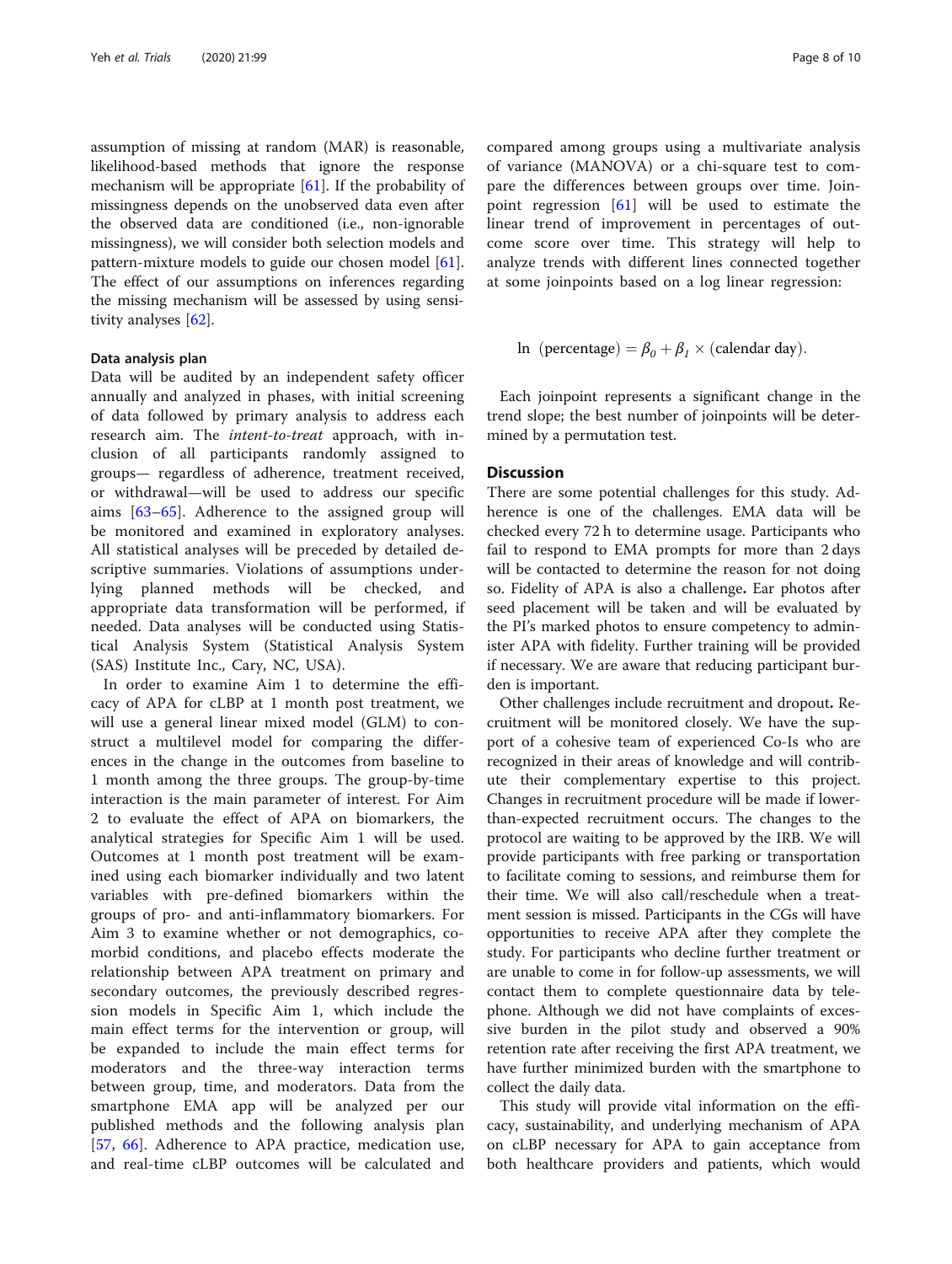<span id="page-8-0"></span>provide a strong impetus for including APA as part of cLBP management in clinical and home settings.

#### Trial status and publication plan

Protocol version number and date: NCT03320200, July 2018. Recruitment began in March 2019. Recruitment will be completed in February 2023. After recruitment completion, data will be analyzed and published in peerreview journals or presentations at professional conferences, then the final report will be prepared and published.

## Supplementary information

Supplementary information accompanies this paper at [https://doi.org/10.](https://doi.org/10.1186/s13063-019-4016-x) [1186/s13063-019-4016-x](https://doi.org/10.1186/s13063-019-4016-x).

Additional file 1. SPIRIT checklist.

#### Abbreviations

APA: Auricular point acupressure; BMI: Body Mass Index; CG: Comparison group; CGRP: Calcitonin gene-related peptide; cLBP: Chronic low back pain; Co-I: Co-investigator; EMA: Ecological momentary assessment; GLM: General linear mixed model; HRQoL: Health-related quality of life; JHH: Johns Hopkins Hospital; JHU: Johns Hopkins University; LCD: Liquid-crystal display; MAR: Missing at random; NIH-Pain-RTF: National Institutes of Health Pain Consortium Research Task Force; PI: Principal investigator; SAS: Statistical Analysis System; STRICTA: Standards for Reporting Interventions in Clinical Trials of Acupuncture; US: United States; WHO: World Health Organization

#### Acknowledgements

Not applicable

#### Authors' contributions

CHY, PC, RG, NEM, EAS, KA, LKS, and NP designed this protocol study. CHY, CL, NL, NS and PS have contributed to the writing of this manuscript. All named authors have adhered to the authorship guidelines of Trials. All authors have agreed to publication.

#### Funding

Research reported in this publication was supported by the National Institute on Aging of the National Institutes of Health under Award Number R01AG056587. The study funder has no role in the study design, data collection and management, and manuscript writing publication.

#### Availability of data and materials

Not applicable

#### Availability of data and materials

The data sets analyzed will be available from the corresponding author on request.

#### Ethics approval and consent to participate

This study protocol has received ethical approval by Johns Hopkins Medicine Institutional Review Board, Baltimore, MD, USA (IRB00175409), 28 June 2018. The aims and potential risks of this study will be completely explained to the participants. Before participation, all participants need to provide written informed consent. On the consent form, participants will also be asked for their permission to grant the research team the authority to share data and biospecimens with relevant people from the universities taking part in the research and other regulatory authorities, where relevant.

#### Consent for publication

Not applicable

## Competing interests

The authors declare that they have no competing interests.

#### Author details

<sup>1</sup> Johns Hopkins School of Nursing, 525 N. Wolfe Street, Room 421, Baltimore, MD 21205, USA. <sup>2</sup> Departments of Psychiatry, Physical Medicine and Rehabilitation, University of Pittsburgh School of Medicine, Pittsburgh, PA, USA. <sup>3</sup>University of Pittsburgh School of Nursing, Pittsburgh, OH, USA.<br><sup>4</sup>University of Pittsburgh School of Medicine, Pittsburgh, PA, USA. <sup>5</sup>Ho University of Pittsburgh School of Medicine, Pittsburgh, PA, USA. <sup>5</sup>Hong Kong Polytechnic University School of Nursing, Kowloon, China. <sup>6</sup>Shandong Provincial Hospital Affiliated to Shandong University,, Jinan, China. <sup>7</sup>Boston University School of Medicine/Boston Medical Center, Boston, MA, USA. 8 Johns Hopkins University School of Medicine, Baltimore, MD, USA.

#### Received: 27 September 2019 Accepted: 19 December 2019 Published online: 20 January 2020

#### References

- 1. Knauer SR, Freburger JK, Carey TS. Chronic low back pain among older adults: a population-based perspective. J Aging Health. 2010;22(8):1213–34.
- 2. Deyo RA, et al. Overtreating chronic back pain: time to back off? J Am Board Fam Med. 2009;22(1):62–8.
- 3. Institute of Medicine (US) Committee on Advancing Pain Research, Care, and Education. Relieving Pain in America: A Blueprint for Transforming Prevention, Care, Education, and Research. Washington (DC): National Academies Press (US); 2011.
- 4. Makris UE, et al. Restricting back pain and subsequent mobility disability in community-living older persons. J Am Geriatr Soc. 2014;62(11):2142–7.
- 5. NIDA. Prescription Opioids and Heroin. National Institute on Drug Abuse. 2018. [https://www.drugabuse.gov/publications/research-reports/](https://www.drugabuse.gov/publications/research-reports/prescription-opioids-heroin) [prescription-opioids-heroin.](https://www.drugabuse.gov/publications/research-reports/prescription-opioids-heroin) Accessed 5 Dec 2019.
- 6. Chou R, Deyo R, Devine B, Hansen R, Sullivan S, Jarvik JG, Blazina I, Dana T, Bougatsos C, Turner J. The effectiveness and risks of long-term opioid treatment of chronic pain. Evid Rep Technol Assess (Full Rep). 2014;218:1–219.
- 7. Okie S. A flood of opioids, a rising tide of deaths. N Engl J Med. 2010; 363(21):1981–5.
- 8. Deyo RA, Von Korff M, Duhrkoop D. Opioids for low back pain. BMJ. 2015; 350:g6380.
- 9. Benyamin R, Trescot AM, Datta S, Buenaventura R, Adlaka R, Sehgal N, Glaser SE, Vallejo R. Opioid complications and side effects. Pain Physician. 2008; 11(2 Suppl):S105–20.
- 10. Candiotti KA, Gitlin MC. Review of the effect of opioid-related side effects on the undertreatment of moderate to severe chronic noncancer pain: tapentadol, a step toward a solution? Curr Med Res Opin. 2010;26(7):1677–84.
- 11. Poulsen JL, et al. Evolving paradigms in the treatment of opioid-induced bowel dysfunction. Ther Adv Gastroenterol. 2015;8(6):360–72.
- 12. Carullo V, Fitz-James I, Delphin E. Opioid-induced hyperalgesia: a diagnostic dilemma. J Pain Palliat Care Pharmacother. 2015;29(4):378–84.
- 13. Chen L, et al. Clinical interpretation of opioid tolerance versus opioidinduced hyperalgesia. J Opioid Manag. 2014;10(6):383–93.
- 14. Dublin S, et al. Prescription opioids and risk of dementia or cognitive decline: a prospective cohort study. J Am Geriatr Soc. 2015;63(8):1519–26.
- 15. Pergolizzi J, et al. Opioids and the management of chronic severe pain in the elderly: consensus statement of an International Expert Panel with focus on the six clinically most often used World Health Organization Step III opioids (buprenorphine, fentanyl, hydromorphone, methadone, morphine, oxycodone). Pain Pract. 2008;8(4):287–313.
- 16. Malanga G, Wolff E. Evidence-informed management of chronic low back pain with nonsteroidal anti-inflammatory drugs, muscle relaxants, and simple analgesics. Spine J. 2008;8(1):173–84.
- 17. American Geriatrics Society 2015 Updated Beers Criteria for Potentially Inappropriate Medication Use in Older Adults. J Am Geriatr Soc. 2015;63(11): 2227–46.
- 18. Working Group on Auricular Acupuncture Nomenclature (1990: Lyon, France) and World Health Organization. Traditional Medicine Unit. 1991. Report on the Working Group on Auricular Acupuncture Nomenclature, Lyon, France, 28–30 November 1990. World Health Organization. [https://](https://apps.who.int/iris/handle/10665/60870) [apps.who.int/iris/handle/10665/60870](https://apps.who.int/iris/handle/10665/60870)
- 19. Gatchel RJ, et al. The biopsychosocial approach to chronic pain: scientific advances and future directions. Psychol Bull. 2007;133(4):581–624.
- 20. Lumley MA, et al. Pain and emotion: a biopsychosocial review of recent research. J Clin Psychol. 2011;67(9):942–68.